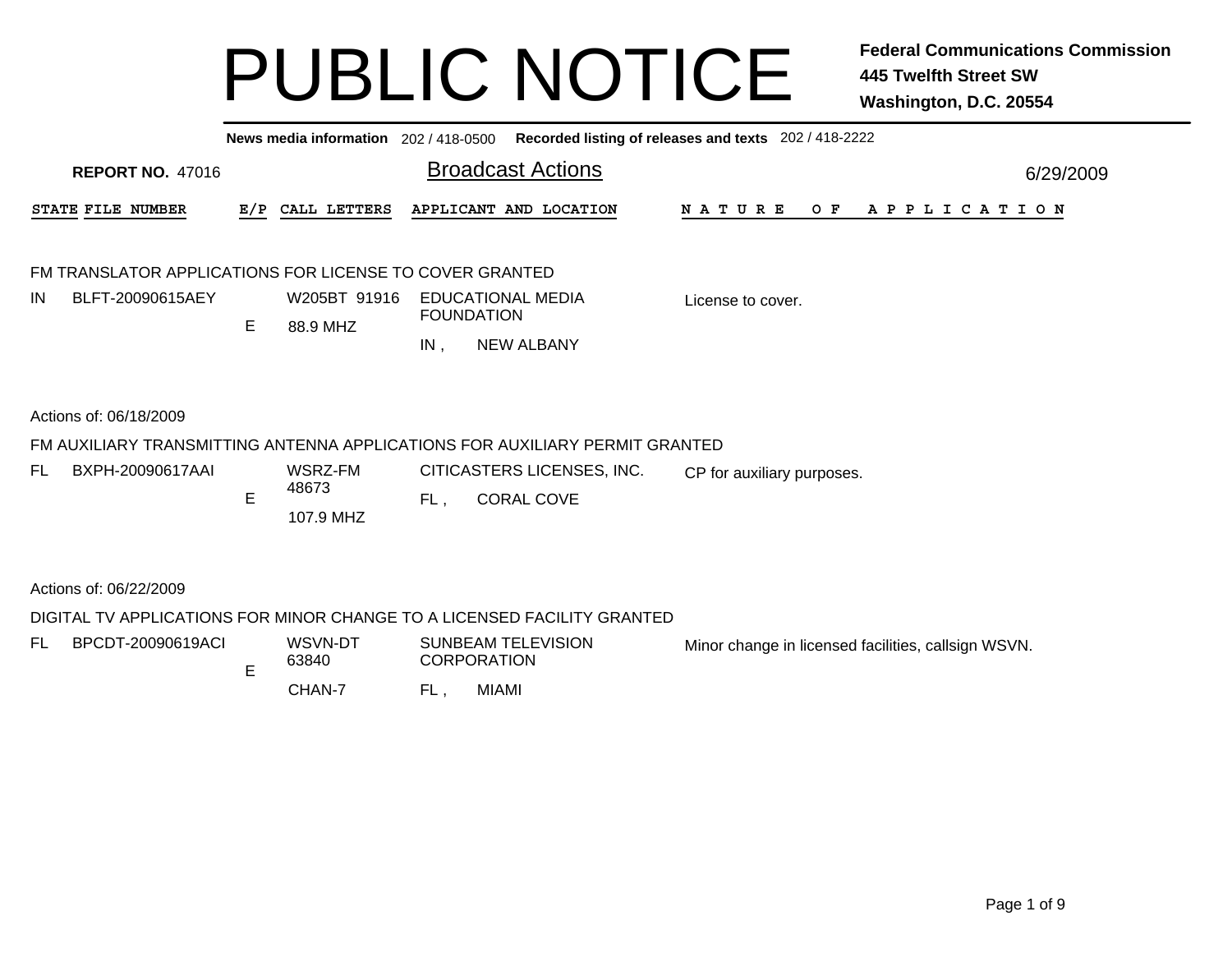Broadcast Actions 6/29/2009**News media information** 202 / 418-0500 **Recorded listing of releases and texts** 202 / 418-2222 **REPORT NO.** 47016STATE FILE NUMBER **FILE NUMBER E/P CALL LETTERS APPLICANT AND LOCATION N A T U R E O F A P P L I C A T I O N** Actions of: 06/23/2009AM STATION APPLICATIONS FOR ASSIGNMENT OF LICENSE GRANTED**COVINGTON** E 1320 KHZKY. Voluntary Assignment of License From: DAVIDSON MEDIA STATION WCVG LICENSEE, LLC To: TMH MEDIA GROUP, LLC Form 314DAVIDSON MEDIA STATIONWCVG LICENSEE, LLC KY BAL-20090521AEG WCVG 56220 AM STATION APPLICATIONS FOR TRANSFER OF CONTROL GRANTEDE 680 KHZ MD , BALTIMORE Involuntary Transfer of Control From: NICHOLAS B. MANGIONE, SR., DECEDENT To: THE ESTATE OF NICHOLAS B. MANGIONE, SR., MARY MANGIONE, REP. Form 316MD BTC-20090529AQP WCBM 4759 WCBM MARYLAND, INC. WA , OAK HARBOR E 1110 KHZInvoluntary Transfer of Control From: JAMES E. TILTON, DECEASED To: JASON TILTON, AS PERSONAL REPRESENTATIVE Form 316WEST BEACH BROADCASTINGCORP.WA BTC-20090604ACP KWDB 49918 Actions of: 06/24/2009AM STATION APPLICATIONS FOR MINOR CHANGE TO A LICENSED FACILITY DISMISSEDE 1340 KHZAL, SELMA AL BP-20090217AFEWJAM 947 SCOTT COMMUNICATIONS, INC. Minor change in licensed facilities.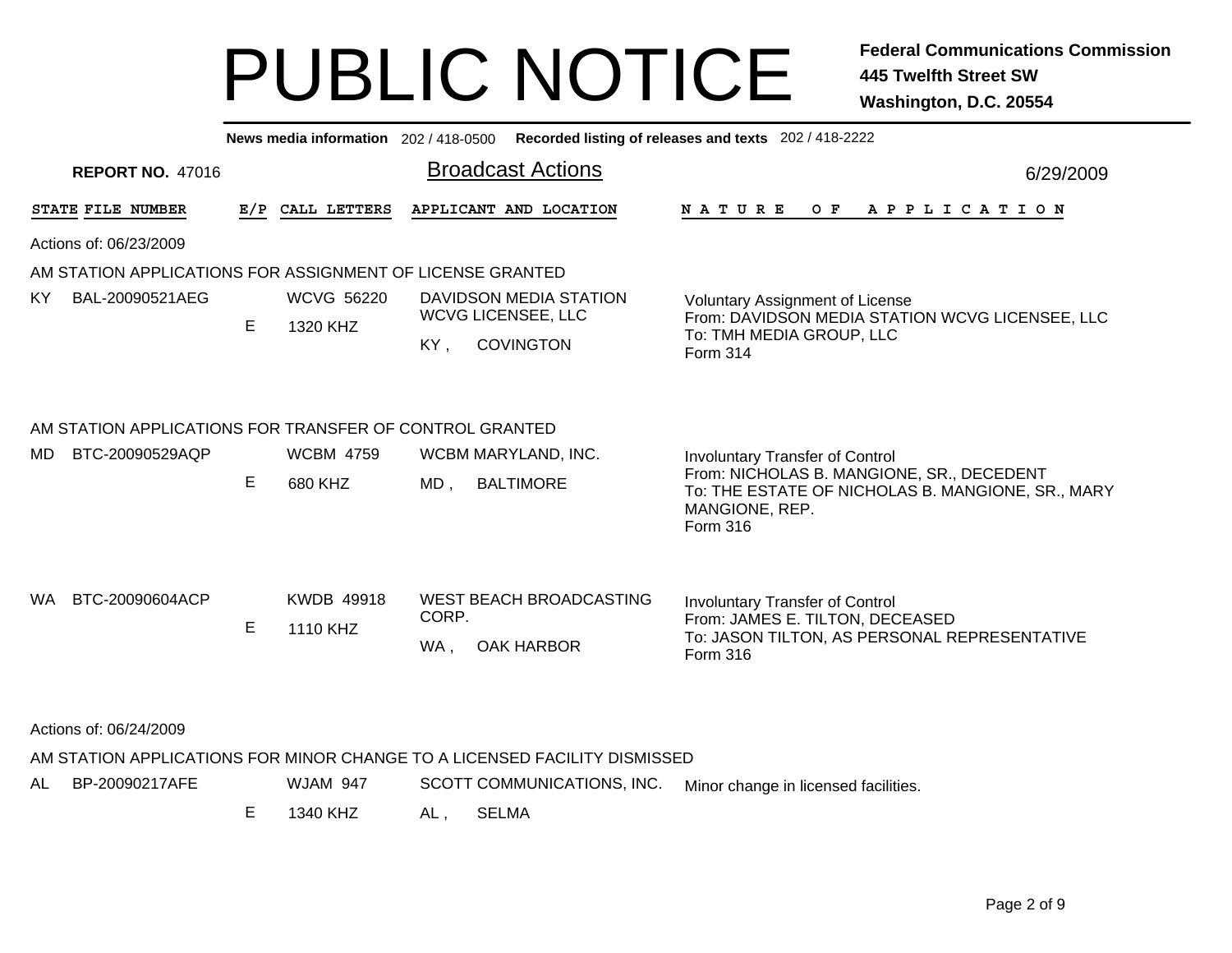|     |                                                    |   |                                |                                                                                           | News media information 202 / 418-0500 Recorded listing of releases and texts 202 / 418-2222 |  |                                                                                  |  |                   |     |                   |  |  |                       |  |           |  |  |  |  |  |  |  |  |
|-----|----------------------------------------------------|---|--------------------------------|-------------------------------------------------------------------------------------------|---------------------------------------------------------------------------------------------|--|----------------------------------------------------------------------------------|--|-------------------|-----|-------------------|--|--|-----------------------|--|-----------|--|--|--|--|--|--|--|--|
|     | <b>REPORT NO. 47016</b>                            |   |                                |                                                                                           | <b>Broadcast Actions</b>                                                                    |  |                                                                                  |  |                   |     |                   |  |  |                       |  | 6/29/2009 |  |  |  |  |  |  |  |  |
|     | STATE FILE NUMBER                                  |   | E/P CALL LETTERS               |                                                                                           | APPLICANT AND LOCATION                                                                      |  | N A T U R E                                                                      |  |                   | O F |                   |  |  | A P P L I C A T I O N |  |           |  |  |  |  |  |  |  |  |
|     | Actions of: 06/24/2009                             |   |                                |                                                                                           |                                                                                             |  |                                                                                  |  |                   |     |                   |  |  |                       |  |           |  |  |  |  |  |  |  |  |
|     | DIGITAL TV APPLICATIONS FOR CP EXTENSION DISMISSED |   |                                |                                                                                           |                                                                                             |  |                                                                                  |  |                   |     |                   |  |  |                       |  |           |  |  |  |  |  |  |  |  |
| AZ. | BEPEDT-20090618ACU                                 |   | KDTP 83491                     |                                                                                           | <b>COMMUNITY TELEVISION</b>                                                                 |  |                                                                                  |  |                   |     |                   |  |  |                       |  |           |  |  |  |  |  |  |  |  |
|     |                                                    | E | CHAN-11                        |                                                                                           | EDUCATORS, INC.                                                                             |  | Extension of time to complete digital construction permit:<br>BMPEDT-20080616ACH |  |                   |     |                   |  |  |                       |  |           |  |  |  |  |  |  |  |  |
|     |                                                    |   |                                | $AZ$ ,                                                                                    | <b>HOLBROOK</b>                                                                             |  |                                                                                  |  |                   |     |                   |  |  |                       |  |           |  |  |  |  |  |  |  |  |
|     |                                                    |   |                                |                                                                                           | FM STATION APPLICATIONS FOR MINOR MODIFICATION TO A CONSTRUCTION PERMIT DISMISSED           |  |                                                                                  |  |                   |     |                   |  |  |                       |  |           |  |  |  |  |  |  |  |  |
| NM. | BMPED-20090522AFA                                  |   | KLIT 93053                     | <b>EDUCATIONAL MEDIA</b><br>Modification of CP BPED-19990318MK, as previously modified by |                                                                                             |  |                                                                                  |  |                   |     |                   |  |  |                       |  |           |  |  |  |  |  |  |  |  |
|     |                                                    | E | 90.9 MHZ                       |                                                                                           |                                                                                             |  |                                                                                  |  | <b>FOUNDATION</b> |     | BMPED-20070801IGQ |  |  |                       |  |           |  |  |  |  |  |  |  |  |
|     |                                                    |   |                                | NM,<br><b>HOBBS</b><br>Dismissed by letter 6/24/2009                                      |                                                                                             |  |                                                                                  |  |                   |     |                   |  |  |                       |  |           |  |  |  |  |  |  |  |  |
|     |                                                    |   |                                |                                                                                           | FM STATION APPLICATIONS FOR MINOR CHANGE TO A LICENSED FACILITY DISMISSED                   |  |                                                                                  |  |                   |     |                   |  |  |                       |  |           |  |  |  |  |  |  |  |  |
| AL  | BPH-20090217AFB                                    |   | <b>WALX 950</b>                |                                                                                           | SCOTT COMMUNICATIONS, INC.                                                                  |  | Minor change in licensed facilities.                                             |  |                   |     |                   |  |  |                       |  |           |  |  |  |  |  |  |  |  |
|     |                                                    | Е | 100.9 MHZ                      | $AL$ ,                                                                                    | <b>ORRVILLE</b>                                                                             |  |                                                                                  |  |                   |     |                   |  |  |                       |  |           |  |  |  |  |  |  |  |  |
| AL  | BPH-20090217AFH                                    | E | <b>WTID 85767</b><br>103.9 MHZ | $AL$ ,                                                                                    | <b>GREAT SOUTH WIRELESS, LLC</b><br><b>THOMASTON</b>                                        |  | Minor change construction permit application                                     |  |                   |     |                   |  |  |                       |  |           |  |  |  |  |  |  |  |  |
|     |                                                    |   |                                |                                                                                           |                                                                                             |  |                                                                                  |  |                   |     |                   |  |  |                       |  |           |  |  |  |  |  |  |  |  |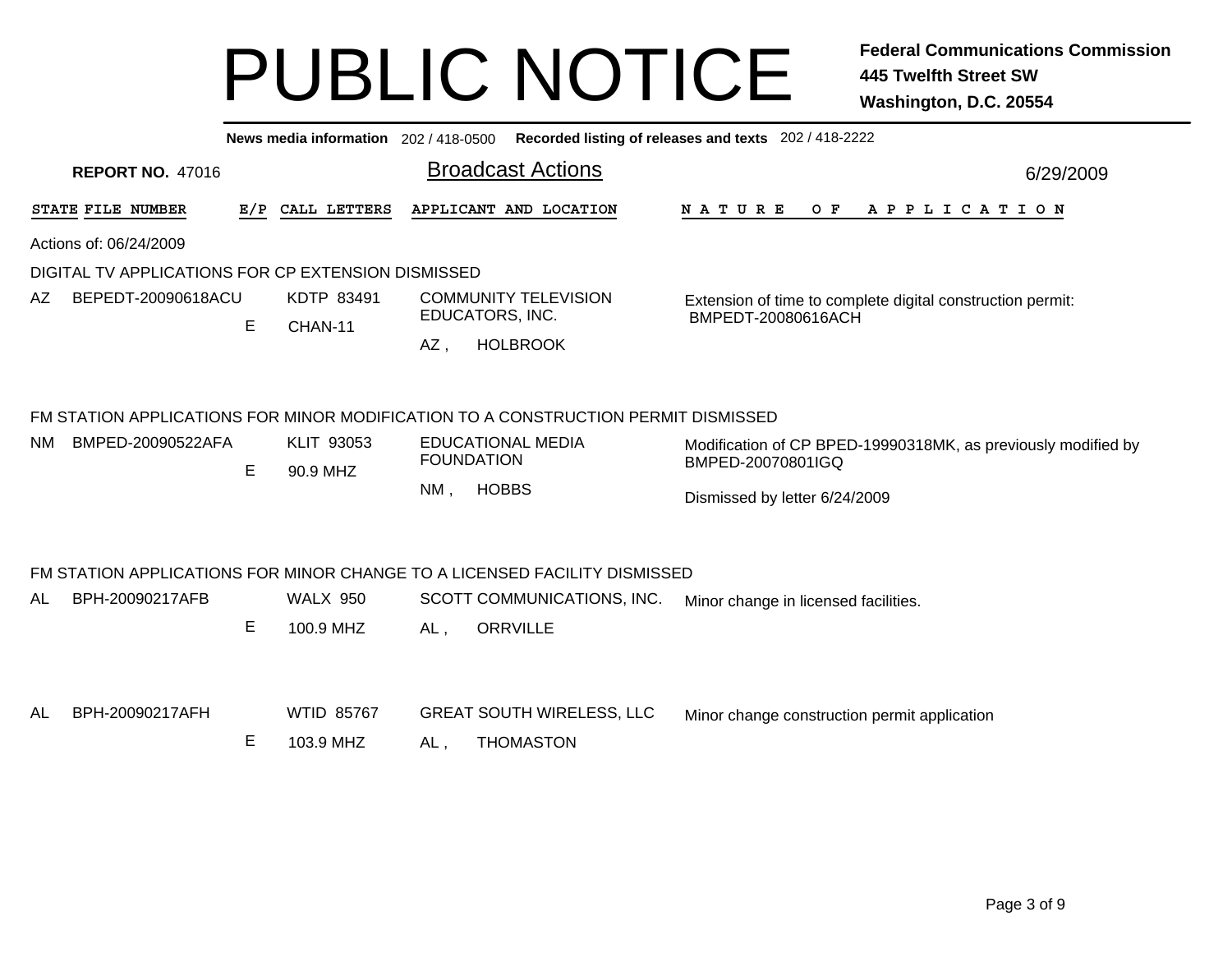|    |                                                           |   |                   |                   |                                                                           | News media information 202 / 418-0500 Recorded listing of releases and texts 202 / 418-2222    |           |
|----|-----------------------------------------------------------|---|-------------------|-------------------|---------------------------------------------------------------------------|------------------------------------------------------------------------------------------------|-----------|
|    | <b>REPORT NO. 47016</b>                                   |   |                   |                   | <b>Broadcast Actions</b>                                                  |                                                                                                | 6/29/2009 |
|    | STATE FILE NUMBER                                         |   | E/P CALL LETTERS  |                   | APPLICANT AND LOCATION                                                    | N A T U R E<br>O F<br>A P P L I C A T I O N                                                    |           |
|    | Actions of: 06/24/2009                                    |   |                   |                   |                                                                           |                                                                                                |           |
|    |                                                           |   |                   |                   | FM STATION APPLICATIONS FOR MINOR CHANGE TO A LICENSED FACILITY DISMISSED |                                                                                                |           |
| TX | BPED-20090522AFE                                          |   | <b>KKLU 5174</b>  | <b>FOUNDATION</b> | <b>EDUCATIONAL MEDIA</b>                                                  | Minor change in licensed facilities.                                                           |           |
|    |                                                           | Е | 90.9 MHZ          | $TX$ ,            | <b>LUBBOCK</b>                                                            | Dismissed by letter 6/24/2009<br>(47 CFR Section 73.509 violation)                             |           |
|    | FM TRANSLATOR APPLICATIONS FOR LICENSE TO COVER DISMISSED |   |                   |                   |                                                                           |                                                                                                |           |
| SC | BLFT-20090615AFQ                                          | E | W266BO<br>149547  | INC.              | EDGEWATER BROADCASTING,                                                   | License to cover.<br>Dismissed as moot. No letter sent                                         |           |
|    |                                                           |   | 100.7 MHZ         | SC,               | <b>CHARLESTON</b>                                                         |                                                                                                |           |
|    |                                                           |   |                   |                   | TV TRANSLATOR OR LPTV STATION APPLICATIONS FOR DISPLACEMENT DISMISSED     |                                                                                                |           |
| TX | BDISTTL-20060214ACP                                       |   | KBDF-LP 3265      | LICENSE, LLC      | UNA VEZ MAS BROWNSVILLE                                                   | Minor change of callsign KBDF-LP.                                                              |           |
|    |                                                           | Е | CHAN-39           | $TX$ ,            | <b>BROWNSVILLE</b>                                                        | Engineering Amendment filed 03/20/2006                                                         |           |
|    |                                                           |   |                   |                   |                                                                           |                                                                                                |           |
|    | AM STATION APPLICATIONS FOR ASSIGNMENT OF LICENSE GRANTED |   |                   |                   |                                                                           |                                                                                                |           |
| MI | BAL-20090609AAX                                           |   | <b>WJNZ 41667</b> | WJNZ RADIO, LLC   |                                                                           | Involuntary Assignment of License                                                              |           |
|    |                                                           | Е | 1140 KHZ          | MI,               | <b>KENTWOOD</b>                                                           | From: WJNZ RADIO, LLC<br>To: AMICUS MANAGEMENT, INC., RECEIVER FOR WJNZ RADIO, LLC<br>Form 316 |           |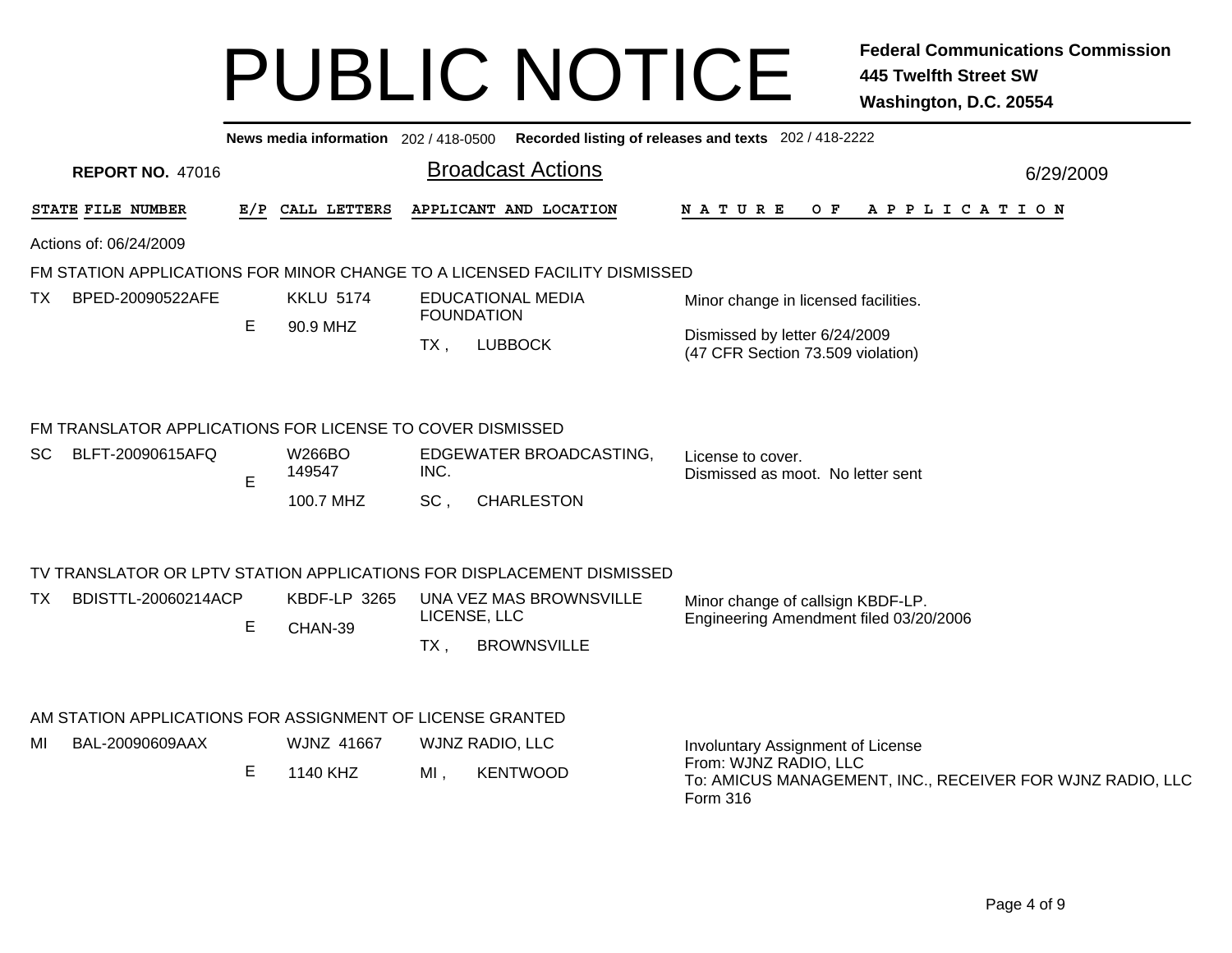|     |                                                                         |     | News media information 202 / 418-0500 |                         |                                                                           | Recorded listing of releases and texts 202 / 418-2222                                                                                                |
|-----|-------------------------------------------------------------------------|-----|---------------------------------------|-------------------------|---------------------------------------------------------------------------|------------------------------------------------------------------------------------------------------------------------------------------------------|
|     | <b>REPORT NO. 47016</b>                                                 |     |                                       |                         | <b>Broadcast Actions</b>                                                  | 6/29/2009                                                                                                                                            |
|     | STATE FILE NUMBER                                                       | E/P | CALL LETTERS                          |                         | APPLICANT AND LOCATION                                                    | <b>NATURE</b><br>O F<br>A P P L I C A T I O N                                                                                                        |
|     | Actions of: 06/24/2009                                                  |     |                                       |                         |                                                                           |                                                                                                                                                      |
|     | DIGITAL TV APPLICATIONS FOR TRANSFER OF CONTROL GRANTED                 |     |                                       |                         |                                                                           |                                                                                                                                                      |
| OH. | BTCET-20090514ABR                                                       | E   | <b>WPTO 25065</b><br>CHAN-28          | TELEVISION, INC.<br>OH, | <b>GREATER DAYTON PUBLIC</b><br><b>OXFORD</b>                             | <b>Voluntary Transfer of Control</b><br>From: GREATER DAYTON PUBLIC TELEVISION, INC.<br>To: PUBLIC MEDIA CONNECT<br>Form 315                         |
| OH. | BTCET-20090514ABS                                                       | Е   | <b>WPTD 25067</b><br>CHAN-16          | INC.<br>OH,             | <b>GREATER DAYTON PUBLIC TV,</b><br><b>DAYTON</b>                         | <b>Voluntary Transfer of Control</b><br>From: GREATER DAYTON PUBLIC TELEVISION, INC.<br>To: PUBLIC MEDIA CONNECT<br>Form 315                         |
| OH. | BTCET-20090514ACC                                                       | E   | <b>WCET 65666</b><br>CHAN-34          | OH.                     | THE GREATER CINCINNATI TV<br>EDUCATIONAL. FOUNDATION<br><b>CINCINNATI</b> | <b>Voluntary Transfer of Control</b><br>From: GREATER CINCINNATI TELEVISION EDUCATIONAL<br><b>FOUNDATION</b><br>To: PUBLIC MEDIA CONNECT<br>Form 315 |
|     | FM STATION APPLICATIONS FOR MINOR CHANGE TO A LICENSED FACILITY GRANTED |     |                                       |                         |                                                                           |                                                                                                                                                      |
| VA. | BPED-20090403ABL                                                        |     | <b>WYFJ 5096</b><br>.                 | NETWORK, INC.           | <b>BIBLE BROADCASTING</b>                                                 | Minor change in licensed facilities.<br>Engineering Amendment filed 06/23/2009                                                                       |

VA , ASHLAND

E

99.9 MHZ

Page 5 of 9

Engineering Amendment filed 06/23/2009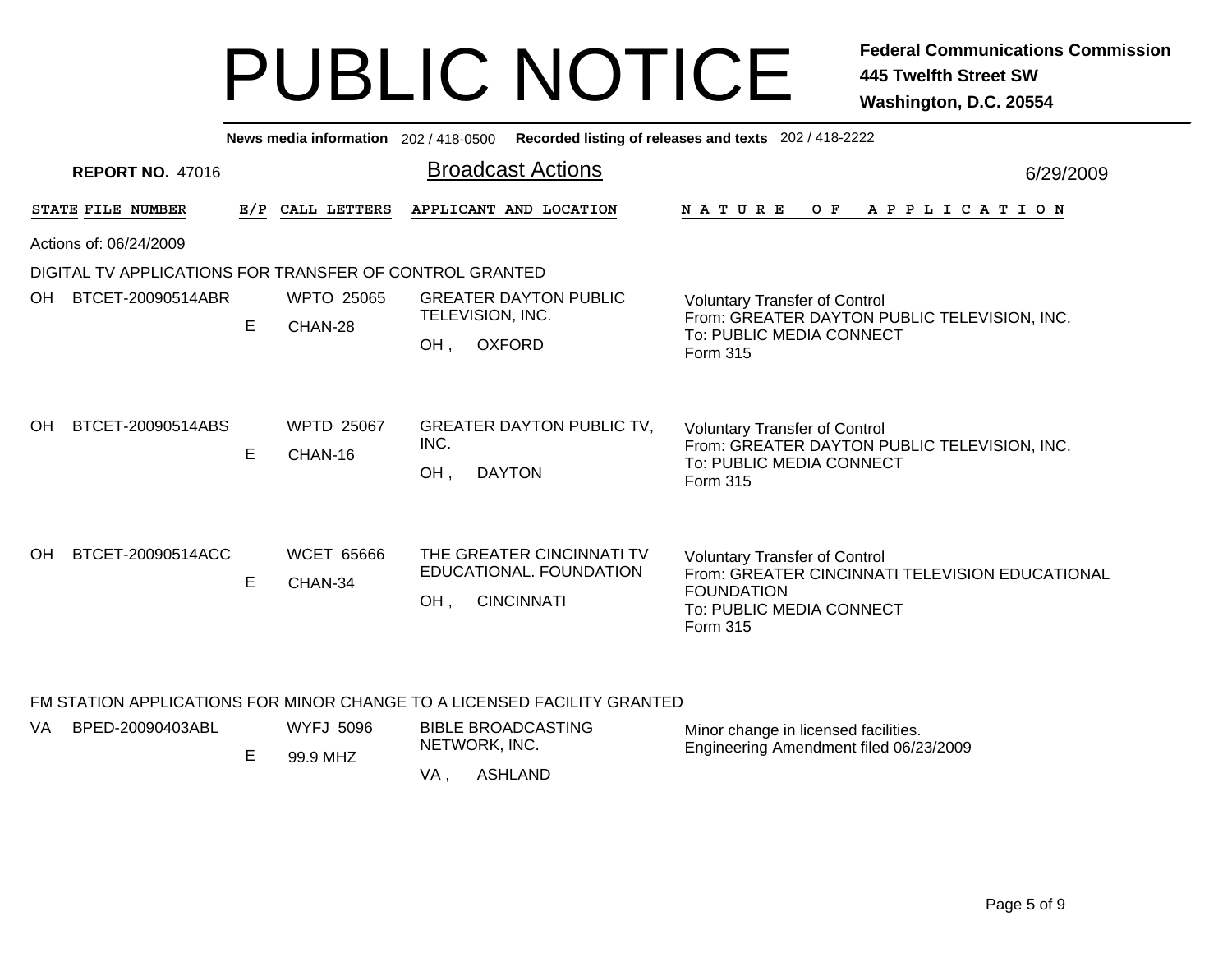| News media information 202 / 418-0500 Recorded listing of releases and texts 202 / 418-2222 |     |                               |                          |                                                                                              |  |             |  |  |  |  |  |       |  |                                      |                                        |  |  |  |           |  |  |  |  |
|---------------------------------------------------------------------------------------------|-----|-------------------------------|--------------------------|----------------------------------------------------------------------------------------------|--|-------------|--|--|--|--|--|-------|--|--------------------------------------|----------------------------------------|--|--|--|-----------|--|--|--|--|
| <b>REPORT NO. 47016</b>                                                                     |     |                               | <b>Broadcast Actions</b> |                                                                                              |  |             |  |  |  |  |  |       |  |                                      |                                        |  |  |  | 6/29/2009 |  |  |  |  |
| STATE FILE NUMBER                                                                           | E/P | CALL LETTERS                  |                          | APPLICANT AND LOCATION                                                                       |  | N A T U R E |  |  |  |  |  | $O$ F |  |                                      | A P P L I C A T I O N                  |  |  |  |           |  |  |  |  |
| Actions of: 06/24/2009                                                                      |     |                               |                          |                                                                                              |  |             |  |  |  |  |  |       |  |                                      |                                        |  |  |  |           |  |  |  |  |
| FM STATION APPLICATIONS FOR MINOR CHANGE TO A LICENSED FACILITY GRANTED                     |     |                               |                          |                                                                                              |  |             |  |  |  |  |  |       |  |                                      |                                        |  |  |  |           |  |  |  |  |
| MP<br>BPH-20090601AWY                                                                       | E   | <b>KCNM-FM</b><br>77695       | <b>COMPANY</b>           | <b>CHOICE BROADCASTING</b>                                                                   |  |             |  |  |  |  |  |       |  | Minor change in licensed facilities. | Engineering Amendment filed 06/09/2009 |  |  |  |           |  |  |  |  |
|                                                                                             |     | 101.1 MHZ                     | MP.                      | <b>GARAPAN-SAIPAN</b>                                                                        |  |             |  |  |  |  |  |       |  |                                      |                                        |  |  |  |           |  |  |  |  |
| <b>CT</b><br>BPH-20090615AFV                                                                | E   | WMRQ-FM<br>74279<br>104.1 MHZ | CT,                      | RED WOLF BROADCASTING<br><b>CORPORATION</b><br>WATERBURY                                     |  |             |  |  |  |  |  |       |  | Minor change in licensed facilities. |                                        |  |  |  |           |  |  |  |  |
|                                                                                             |     |                               |                          | FM AUXILIARY TRANSMITTING ANTENNA APPLICATIONS FOR LICENSE TO COVER AUXILIARY PERMIT GRANTED |  |             |  |  |  |  |  |       |  |                                      |                                        |  |  |  |           |  |  |  |  |
| BXLH-20081117ADP<br>ID                                                                      |     | <b>KHTQ 49244</b>             |                          | QUEENB RADIO, INC.                                                                           |  |             |  |  |  |  |  |       |  | License to cover auxiliary permit.   |                                        |  |  |  |           |  |  |  |  |
|                                                                                             | Е   | 94.5 MHZ                      | $ID$ .                   | <b>HAYDEN</b>                                                                                |  |             |  |  |  |  |  |       |  |                                      | Engineering Amendment filed 06/19/2009 |  |  |  |           |  |  |  |  |
| BXLH-20081117ADS<br><b>WA</b>                                                               | E   | KZZU-FM<br>38493<br>92.9 MHZ  | WA,                      | QUEENB RADIO, INC.<br><b>SPOKANE</b>                                                         |  |             |  |  |  |  |  |       |  | License to cover auxiliary permit.   | Engineering Amendment filed 06/19/2009 |  |  |  |           |  |  |  |  |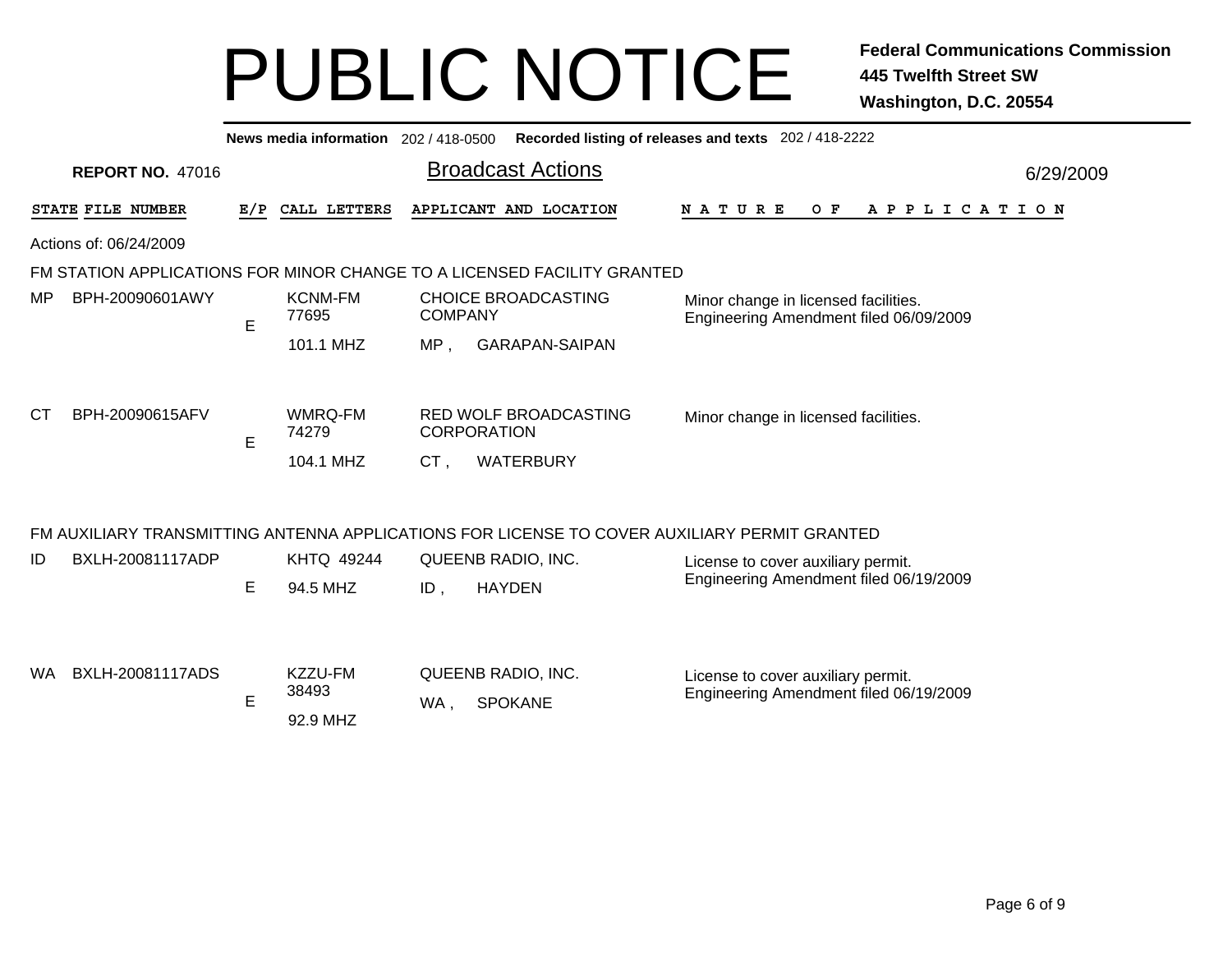| News media information 202 / 418-0500<br>Recorded listing of releases and texts 202 / 418-2222 |     |                                     |                                                                                              |                                                                              |           |  |  |  |  |  |  |  |  |
|------------------------------------------------------------------------------------------------|-----|-------------------------------------|----------------------------------------------------------------------------------------------|------------------------------------------------------------------------------|-----------|--|--|--|--|--|--|--|--|
| <b>REPORT NO. 47016</b>                                                                        |     |                                     | <b>Broadcast Actions</b>                                                                     |                                                                              | 6/29/2009 |  |  |  |  |  |  |  |  |
| STATE FILE NUMBER                                                                              | E/P | CALL LETTERS                        | APPLICANT AND LOCATION                                                                       | <b>NATURE</b><br>O F<br>A P P L I C A T I O N                                |           |  |  |  |  |  |  |  |  |
| Actions of: 06/24/2009                                                                         |     |                                     |                                                                                              |                                                                              |           |  |  |  |  |  |  |  |  |
|                                                                                                |     |                                     | FM AUXILIARY TRANSMITTING ANTENNA APPLICATIONS FOR LICENSE TO COVER AUXILIARY PERMIT GRANTED |                                                                              |           |  |  |  |  |  |  |  |  |
| BXLH-20081117ADU<br>WA.                                                                        |     | <b>KEZE 41119</b>                   | QUEENB RADIO, INC.                                                                           | License to cover auxiliary permit.                                           |           |  |  |  |  |  |  |  |  |
|                                                                                                | E   | 96.9 MHZ                            | <b>SPOKANE</b><br>WA,                                                                        | Engineering Amendment filed 06/19/2009                                       |           |  |  |  |  |  |  |  |  |
| BXLH-20081117ADY<br>WA.                                                                        | E   | <b>KXLY-FM</b><br>61946<br>99.9 MHZ | QUEENB RADIO, INC.<br><b>SPOKANE</b><br>WA,                                                  | License to cover auxiliary permit.<br>Engineering Amendment filed 06/19/2009 |           |  |  |  |  |  |  |  |  |
| FM TRANSLATOR APPLICATIONS FOR LICENSE TO COVER GRANTED                                        |     |                                     |                                                                                              |                                                                              |           |  |  |  |  |  |  |  |  |
| BLFT-20090603AFV<br>GA                                                                         |     | <b>W212BY</b>                       | <b>RADIO ASSIST MINISTRY</b>                                                                 | License to cover.                                                            |           |  |  |  |  |  |  |  |  |
|                                                                                                | E   | 142658                              | <b>CYPRESS MILLS</b><br>GA,                                                                  |                                                                              |           |  |  |  |  |  |  |  |  |
|                                                                                                |     | 90.3 MHZ                            |                                                                                              |                                                                              |           |  |  |  |  |  |  |  |  |
| BLFT-20090612AIK<br>OR.                                                                        | E   | K281AH 81842<br>104.1 MHZ           | <b>COAST BROADCASTING</b><br>COMPANY, INC.<br><b>FLORENCE</b><br>OR,                         | License to cover.                                                            |           |  |  |  |  |  |  |  |  |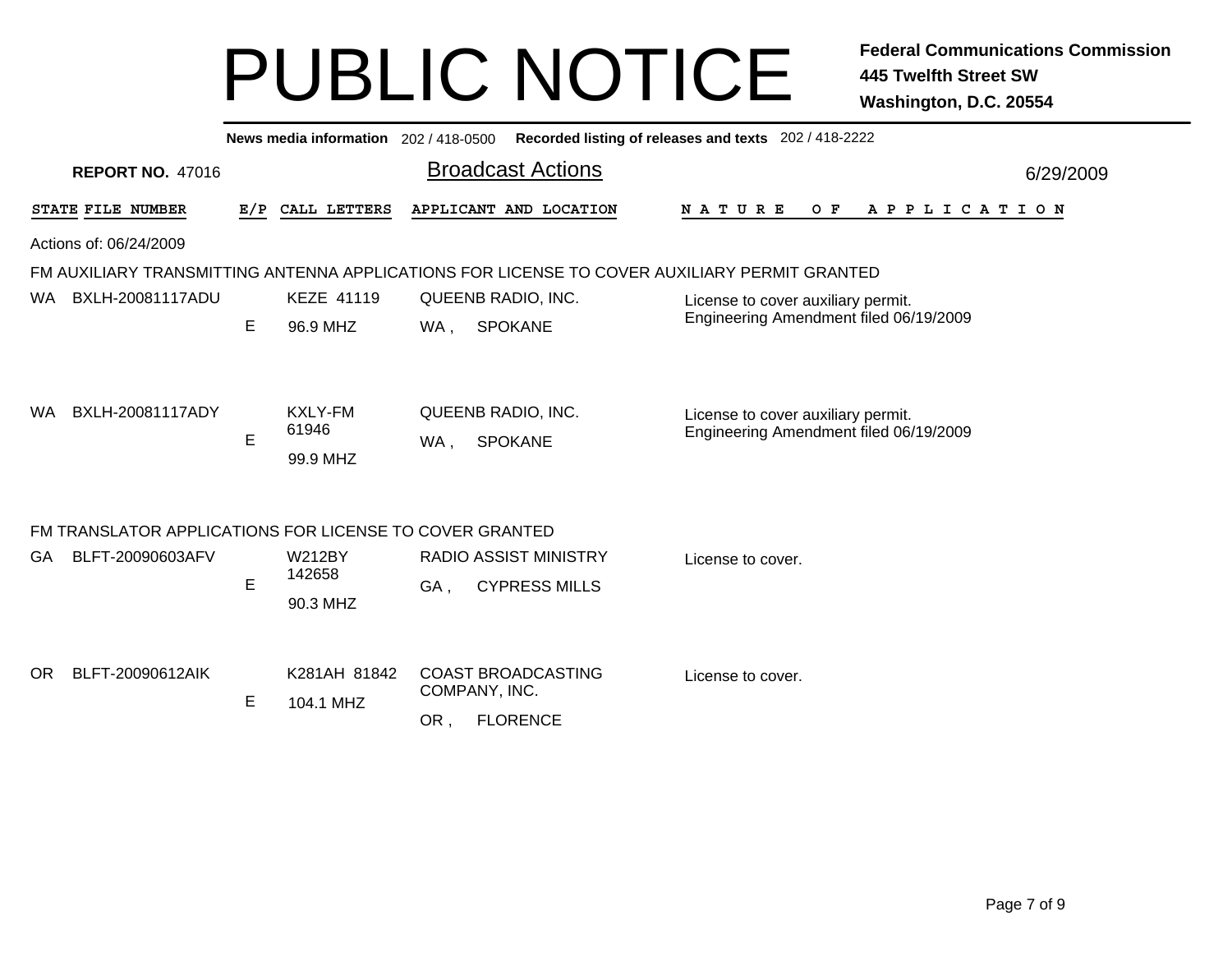|     | News media information 202 / 418-0500 Recorded listing of releases and texts 202 / 418-2222 |   |                           |        |                                            |                               |           |  |  |  |  |  |  |  |
|-----|---------------------------------------------------------------------------------------------|---|---------------------------|--------|--------------------------------------------|-------------------------------|-----------|--|--|--|--|--|--|--|
|     | <b>REPORT NO. 47016</b>                                                                     |   |                           |        | <b>Broadcast Actions</b>                   |                               | 6/29/2009 |  |  |  |  |  |  |  |
|     | STATE FILE NUMBER                                                                           |   | E/P CALL LETTERS          |        | APPLICANT AND LOCATION                     | N A T U R E<br>OF APPLICATION |           |  |  |  |  |  |  |  |
|     | Actions of: 06/24/2009                                                                      |   |                           |        |                                            |                               |           |  |  |  |  |  |  |  |
|     | FM TRANSLATOR APPLICATIONS FOR LICENSE TO COVER GRANTED                                     |   |                           |        |                                            |                               |           |  |  |  |  |  |  |  |
| VT  | BLFT-20090615AAG                                                                            | E | <b>W258BJ</b><br>155261   | VT,    | CUPID BROADCASTING, LLC<br><b>SUTTON</b>   | License to cover.             |           |  |  |  |  |  |  |  |
|     |                                                                                             |   | 99.5 MHZ                  |        |                                            |                               |           |  |  |  |  |  |  |  |
| OK. | BLFT-20090615ADC                                                                            | E | K265EJ 77231<br>100.9 MHZ |        | <b>BIBLE BROADCASTING</b><br>NETWORK, INC. | License to cover.             |           |  |  |  |  |  |  |  |
|     |                                                                                             |   |                           | OK,    | <b>ENID</b>                                |                               |           |  |  |  |  |  |  |  |
| SC. | BLFT-20090622AFQ                                                                            | E | <b>W264CA</b><br>149547   | INC.   | EDGEWATER BROADCASTING,                    | License to cover.             |           |  |  |  |  |  |  |  |
|     |                                                                                             |   | 101.1 MHZ                 | SC,    | <b>CHARLESTON</b>                          |                               |           |  |  |  |  |  |  |  |
|     | TELEVISION APPLICATIONS FOR RENEWAL GRANTED                                                 |   |                           |        |                                            |                               |           |  |  |  |  |  |  |  |
| VI  | BRCDT-20051003BDE                                                                           |   | WZVI 83270                |        | <b>MARRI BROADCASTING LP</b>               | Renewal of License.           |           |  |  |  |  |  |  |  |
|     |                                                                                             | Е | CHAN-43                   | $VI$ , | <b>CHARLOTTE AMALIE</b>                    | Amendment filed 04/27/2007    |           |  |  |  |  |  |  |  |